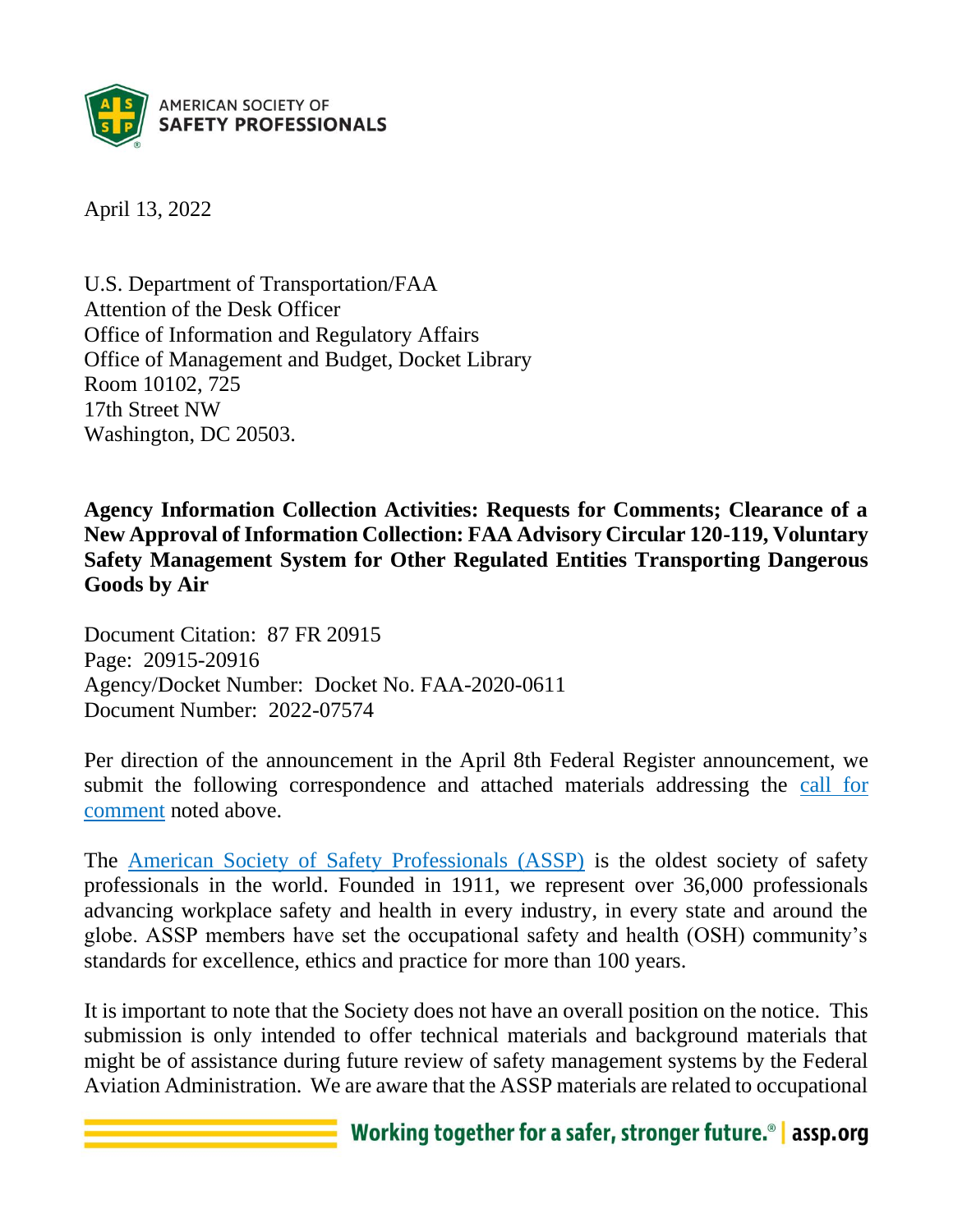

safety and health but might be of some interest based on the proposal detailed in the Federal Register.

The following materials and files are attached, and we hope they are of value:

ASSP has a position statement on the use of management systems and the return-oninvestment for the implementation of such programs.

We are not sure if the Federal Aviation Administration is aware, but the U.S. Department of Labor is finalizing an extensive study on the use of safety management systems. We are aware that the results of this study may not necessarily apply to this proposal. However, the Federal Aviation Administration may get some value from the study after its release. [Agency Information Collection Activities; Submission for OMB Review; Comment Request, Employer Adoption of Voluntary](https://www.federalregister.gov/documents/2019/12/19/2019-27330/agency-information-collection-activities-submission-for-omb-review-comment-request-employer-adoption)  [Health and Safety Standards, New Collection](https://www.federalregister.gov/documents/2019/12/19/2019-27330/agency-information-collection-activities-submission-for-omb-review-comment-request-employer-adoption)

If the FAA requests, we would be pleased to make the following standards available for review and consideration:

- [ANSI/ASSP Z10.0–2019](https://store.assp.org/PersonifyEbusiness/Store/Product-Details/productId/197785872?_ga=2.267043085.2027333293.1623157012-768839618.1623157012): *Occupational Health and Safety Management Systems*. Scope: *This standard provides a management tool to improve performance, provide safe workplaces and reduce the risk of occupational injuries, illnesses and fatalities*.
- [ANSI/ASSP/ISO 45001-2018](https://store.assp.org/PersonifyEbusiness/Store/Product-Details/productId/111405471?_ga=2.117105029.2027333293.1623157012-768839618.1623157012) *Occupational Health and Safety Management Systems - Requirements with Guidance for Use*. Scope: *This document specifies requirements for an occupational health and safety (OH&S) management system, and gives guidance for its use, to enable organizations to provide safe and healthy workplaces by preventing workrelated injury and ill health, as well as by proactively improving its OH&S performance.*

FAA can also obtain additional background information addressing both [Z10](https://www.assp.org/standards/standards-topics/osh-management-z10) and [45001](https://www.assp.org/standards/standards-topics/osh-management-iso-45001) on the ASSP webpage.

Thank you for your attention to this matter and please let us know if we can provide any additional information on safety management systems.

The primary staff contact if you should have any questions is listed below: